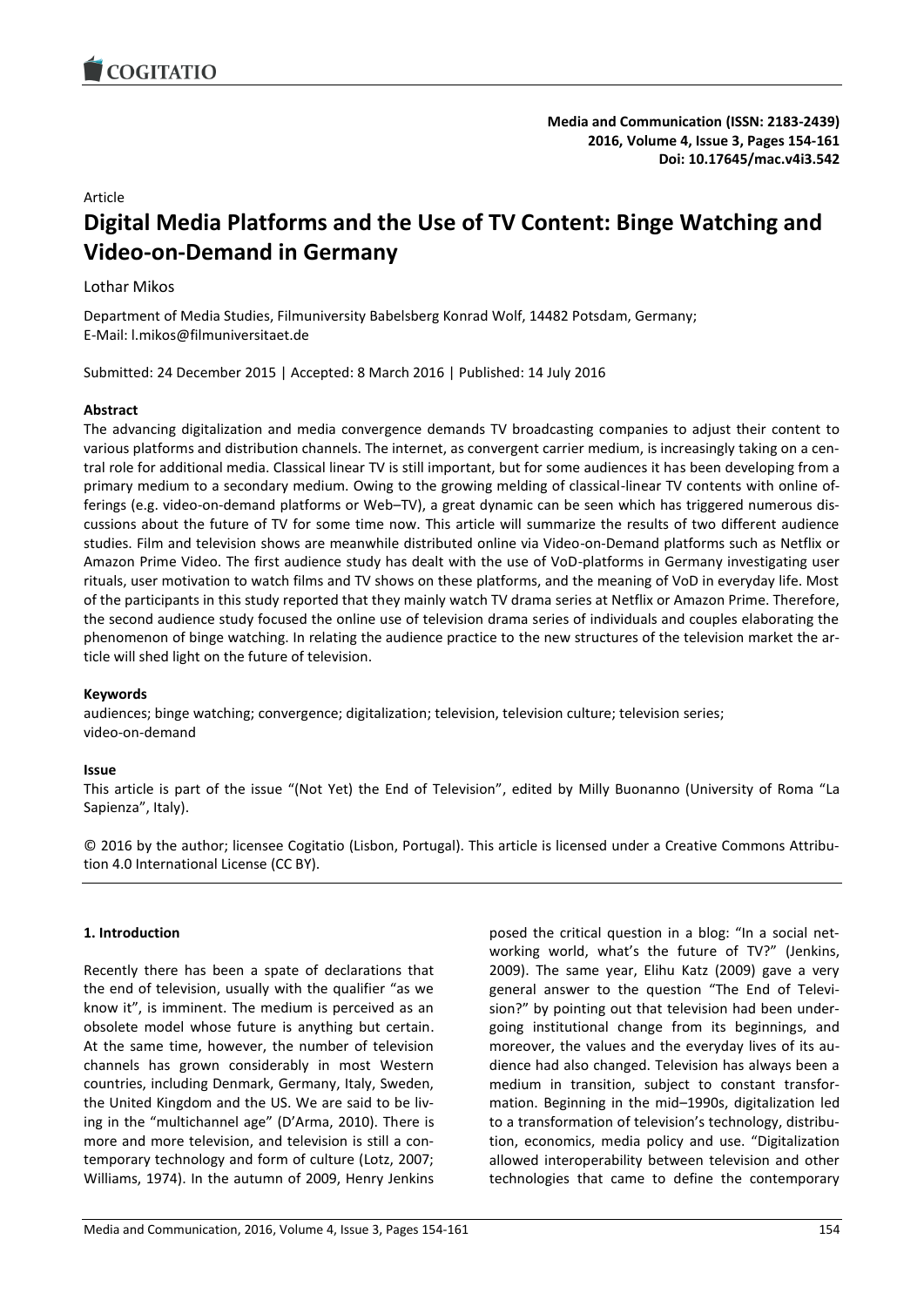

media world. Convergence between television and computers was a key outcome of interoperability" (Lotzl, 2009, p. 53). The phenomenon of convergence has been described variously (cf. Bruhn Jensen, 2010; Dwyer, 2010; Jenkins, 2006; Keane, 2007; Murdock, 2000). As Fagerjord and Storsul (2007) have found, the term convergence is used as a "rhetorical tool" to describe significant changes in the media environment that were set in motion by digitalization. They write: "The current media developments are diverse. What we see are several parallel developments resulting in a higher level of complexity, with new alignments of networks, terminals, services and markets" (Fagerjord & Storsul, 2007, p. 27). Convergence is used as a simple metaphor to refer to these complex changes. We can surmise, however, that we in the 21st century are living in convergent media environments in which the conventional media (film, television, print) are fusing with the telecommunications and IT industry, both in their technology, economics and aesthetics and at the user level. In view of these developments, Tay and Turner (2010, p. 44) found, "The special question for television studies in the digital era is whether the advent of digital technology has categorically changed the social practice of watching television." For television in the "post-network era" (Lotz, 2007) is diversifying. Television content is no longer receivable only linearly by means of the conventional television set, but can now be used on different platforms and technical devices. The present article collates the findings of two empirical studies dealing with this changed use of television. One of the studies examined the use of video-ondemand in general in Germany; the other focused specifically on the phenomenon of "binge watching" of television series. The findings will be integrated in general tendencies of the development of digital television, and will show that television is a central element of the future of digital media.

# **2. Video-on-Demand in Germany**

The market for video-on-demand (VoD) in Germany is growing at an increasing rate. The results of the 2015 ARD/ZDF online study show a clear trend in the younger target group. Among all Internet users, 65% of Germans of all ages watched moving pictures over the Internet at least occasionally in 2015 (Kupferschmitt, 2015, p. 383), and 20% watched moving images online every day. But among 14 to 29-year-old Germans who are online, 98% watch moving pictures on the Internet at least occasionally (ibid., p. 385). Twenty-eight per cent of the young target group do so using videostreaming services such as Netflix and Amazon Prime. Access to VoD among online users overall, whether in the form of subscriptions (S-VoD) or individual transactions (T-VoD), is around a low four percent, however (Zubayr & Gerhard, 2015, p. 110). Thus the digital use

of moving images still makes up a small portion of the time devoted to media use. The trend towards videoon-demand use is expected to grow, however, and mainly among the young target group.

The study described here, conducted in 2014 by Babelsberg Film University, presents a user-oriented survey of the VoD providers available in Germany and their use (Nooke, Jørgensen, & Mikos, 2015). In the analysis, which is mentioned here only briefly, the offerings considered are those Electronic Sell-Through (EST), S-VoD and T-VoD providers in the German-speaking countries which are independent of broadcasters' linear programming and act as paid, curated portals for the distribution of professionally produced content. These criteria exclude TV networks' media libraries and portals with user-generated content such as YouTube, for example. (If such portals are included, according to a study of video portals in Europe by the European Commission [quoted in Puffer, 2015, p. 24], there are a total of 171 video portals in Germany.) Under the restrictive definition, there are 22 VoD providers, of which ten were selected as relevant in the market and representative of the various niches for a more detailed examination of their content portfolios and user-friendliness.

The analysis shows that the German VoD market is highly diverse and fragmented due to a variety of business models. For example, there are providers which have specialized in the S-VoD delivery model (Netflix, Watchever); others which support only one-time access by pay-per-view or digital purchase (iTunes, Sony Entertainment Network); and others still which combine all three business models (maxdome, Amazon Prime Instant Video). Nonetheless, the providers can be classified, in an analogy with the conventional linear TV environment, as ten full-content portals and twelve special-interest portals. The latter are characterized by a clear thematic focus in their content, with offerings limited to between 100 and 1,500 titles. This is an advantage in terms of user-friendliness, since viewers can orient themselves more easily in the simpler portal structure, and do not have to explore the portal by trial and error. The full-content providers offer more comprehensive, but often more confusing portfolios of up to 60,000 titles. They include mainly mainstream content and popular international productions.

In addition to the analysis of the content offerings, the researchers conducted seven group discussions with a total of 21 men and eleven women aged from 23 to 62 years. The study also incorporated four individual interviews, two with persons less than 18 years old and two with persons over 50 years old. The participants were recruited online and via word of mouth in Berlin and Potsdam. They have to fulfil the criteria of having used a VoD platform and they should belong to different age groups. The objective was to discover patterns of VoD use. The key findings of the study are summarized below.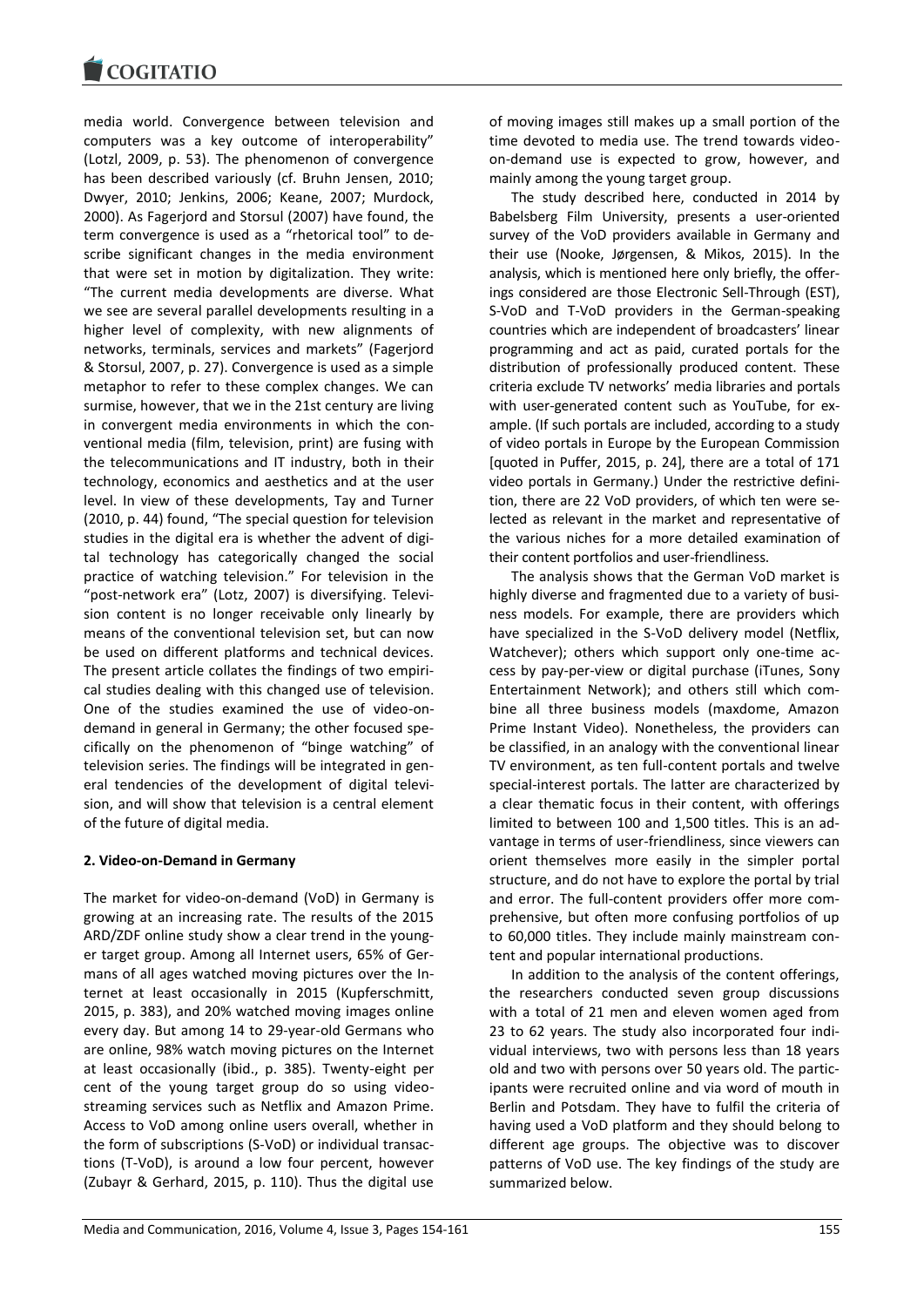The five big full-content providers are both the best-known portals among the respondents to the reception study and those they used most. For that reason, the following presentation of VoD use in Germany refers primarily to Amazon Prime Instant Video, iTunes, maxdome, Netflix and Watchever. The most important motivating factors for the use of VoD portals are scheduling freedom and freedom of movement and equipment. The respondents access VoD portals when they want to consume content relevant to them personally, and they appreciate the freedom to watch a new episode of their favorite series whenever they want, whether or not they are at home. A 44-year-old man explained it in the following terms: "The critical factor is of course to watch it at a time when I need it, when I can make my own schedule...and am not dependent on a program magazine or a program sequence….To me that's the big advantage of VoD". American series such as *Breaking Bad*, *Mad Men* and *House of Cards* were the proximate motivation for many users to subscribe to a VoD portal. In the long term, however, users must be satisfied with the film offerings as well as series in order to stay with a portal. Users see the absence of commercial interruptions as a clear advantage of VoD portals. Several of the respondents also valued the option of watching films and series in the original language with subtitles. Because the users still prefer a large picture and good audio and video quality, most of them use devices such as television sets or laptops for VoD. Mobile devices such as tablets and smartphones play only a marginal role in VoD use.

S-VoD portals are used differently from T-VoD portals. S-VoD portals, which permit users to watch unlimited content for a monthly fee, invite both daily use and phases of intense consumption such as binge watching. The use of T-VoD portals is more selective, since users must pay a fee for each film or series episode they watch. The VoD users surveyed described a number of different search behaviors. There are people who search for specific content, who almost always have a certain film or series title in mind when they access a VoD portal, and people who like to browse through and get ideas from the available content. Many of the respondents use the VoD portals' genre and recommendation rubrics as a sorting function. They repeatedly criticized the genre categories and the platforms' recommendation algorithms, however.

In general, users felt that the term video-ondemand or VoD was unclear. Confusion is caused by the fact that the various platforms offer T-VoD or S-VoD or a combination of the two. One 26-year-old woman, for example, said, "I have a problem distinguishing between all these video platforms: is it VoD; is it simply a film platform? What's the business model behind it?" The constantly changing market is also a source of confusion. Furthermore, users differed widely in their evaluation of the platforms' prices and value for money. Up-to-date content and the scope of the offerings were very important criteria. Pure S-VoD offerings are seen as more affordably priced. Many S-VoD portals present little current content, however, which the respondents see as a disadvantage. Many users saw T-VoD as too expensive, but as more up-to-date and offering the widest selection of content. Many of the respondents viewed a mixture of S-VoD and T-VoD as confusing and a disadvantage.

Furthermore, it would appear that VoD is not necessarily a threat to cinema and television, since the respondents evaluated it as no substitute for cinema. Cinema still offers many advantages in their view, including the big screen, very good sound and picture quality, the latest content, and technical refinements such as 3D images and Dolby sound. The respondents also view cinema as a social event. VoD is rather a supplement in several respects to linear television consumption. Yet television still offers formats that are rarely found, if at all, in VoD offerings. All kinds of shows and live broadcasts of sports and other events worldwide are watched on conventional television.

In spite of the perceived advantages of VoD, including independent scheduling and selection of content and the variety of devices on which it can be consumed, the respondents also expressed criticism and suggested improvements. Problems they mentioned often concerned the delivery infrastructure and the speed of data transfer. In all of the group discussions, VoD users complained mainly about the sometimes poor data communications performance, which causes jerky video, brief interruptions and degraded video resolution. Especially during the evenings and on Sundays when traffic is heavy, the network is often overloaded. In regard to the future of VoD in Germany, one of the respondents, a 62-year-old man, said, "I believe that how all this develops will depend heavily on the development of a good, stable Internet. That is a very important criterion." The respondents likewise complained that several portals advertise the availability of original versions and subtitles, but only provide them for individual films or series. Yet the surveyed viewers' main complaint about video-on-demand was that most portals only offer a thematically limited selection of content. They frequently mentioned their wish for a general platform offering highly up-to-date and comprehensive content for a uniform price. Many users referred to the music streaming provider Spotify as a model. According to the respondents, Spotify offers not only the desired comprehensive selection, but also solves the second major problem that still exists with VoD offerings due to licensing conflicts: the long delay before new content is available, since it must first be commercialized in other media or other countries. Film content is available immediately only on illegal platforms. Most of the respondents are well aware that this is due to the license holders' conditions, and that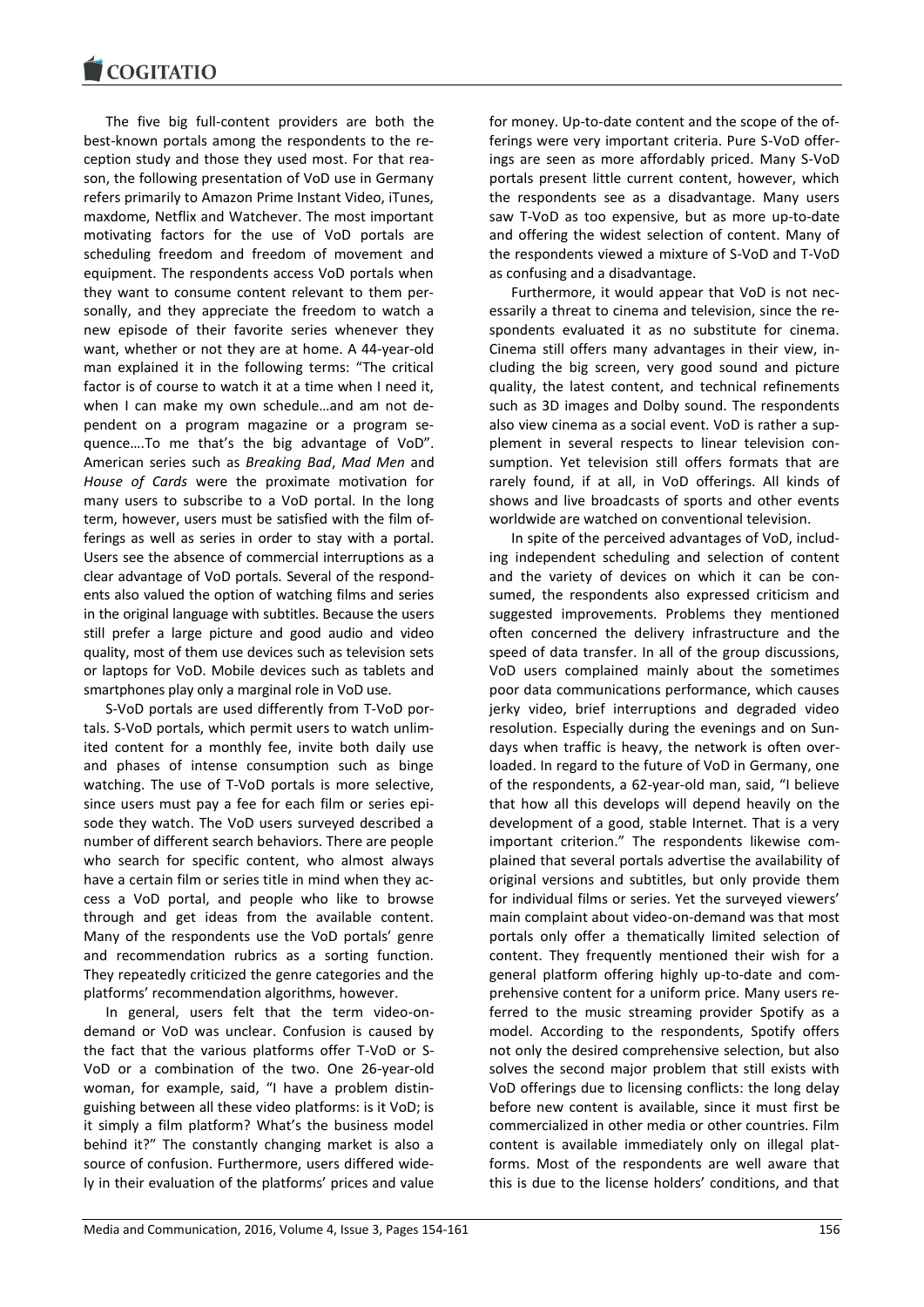the commercialization system would have to be changed overall to compete with the pirate sites.

Video-on-demand makes up only a small proportion of media use overall, but the duration of VoD consumption is steadily growing, especially in the young target group. The five major video portals, Amazon Prime Instant Video, iTunes, maxdome, Netflix and Watchever, are not only those with the largest selection of films and television series in the market, catering primarily to the main stream, but are also the bestknown among the users. The general public so far has little knowledge of the smaller video portals, which primarily serve special interests such as children's films, animé or art-house films. Viewers find the market confusing. Those who are looking for certain films or series have to consult several providers to find what they want. Furthermore, most of the content offered is available only for a limited time due to the licenses that the video portals obtain from the distributors. Hence it is not surprising that the viewers surveyed wanted a single, general platform where they can find everything. Poor Internet access is also an obstacle to the expansion of the video-on-demand market in some places. No one wants to watch films with jerking motion or unintelligible sound.

Nonetheless, VoD portals offer several advantages for viewers. For a relatively affordable subscription price, users of the big portals have access to a huge selection of content. Viewers appreciate being able to watch their films and series without regard to a programming schedule (as in linear television), and can choose the content themselves. These results of the present study corroborate those of other investigations: "scheduling flexibility and independence are identified as the most important motives for VoD consumption" (Puffer, 2015, p. 26). At the same time, the respondents appreciated the advantages of technical availability: most VoD portals can be used not only with a stationary or laptop computer, but also with hybrid or smart TVs, game consoles, smart phones and tablets. Mobile access to the content is perceived as a great advantage.

Video-on-demand does not compete with conventional television, but supplements it. The platforms allow users to watch films and television series, which are otherwise available only on broadcast television or on DVD or Blu-ray, without regard to programs and schedules. In the medium term, the classic home entertainment market will be conquered mainly by S-VoD, supplanting physical media such as DVD and Bluray. In Scandinavia and other European countries where S-VoD portals such as Netflix are well represented, sales of physical media have declined drastically, by almost 40% in Norway, almost 20% in Denmark, France and Great Britain, and almost ten percent in Switzerland; only in Germany the market for physical media grew in 2013 by almost 5% (Keen, 2014). While the market share of portals financed by advertising and T-VoD portals is slowly declining, the future appears to be in the S-VoD sector: video portals which offer subscribers a broad selection are increasingly conquering the market. To date, however, the business is not yet profitable in Germany. In the long run, only large portals such as Netflix or Amazon Prime Instant Video will prevail, since they can afford to operate for a number of years before breaking even. The portal Watchever, owned by Universal, got to the break even at the end of 2015, after two years in which they had to face losses of up to 30 million Euro per quarter.

# **3. Binge Watching of Television Series Online**

The term "binge watching" is a metaphor to describe an intensive form of consumption of television series. There is no precise definition. Charlotte Brunsdon (2010, p. 65) calls it "domestic viewing of multiple episodes sequentially." In general we can say that binge watching occurs when a viewer watches two or more episodes of a series in one session. Binge watching is a form of "media marathoning", which places emotional and cognitive demands on the viewers (Perks, 2015), and has its roots in home entertainment via VCR and DVD. The VoD industry has used the term "binge watching" as a marketing tool, exploiting this form of series reception as a unique selling point (Jenner, 2015; Tryon, 2015). DVD boxes of TV series had the same potential, allowing a distinction from mainstream audiences in the consumption of cult films and series (Hills, 2007). Complex narrative structures (Mittell, 2015) reinforce the distinction, since viewers can immerse themselves more deeply in the fictional worlds and so experience the "complex pleasures of narrative, in which one is caught in the contradictory desire to find out what happens next and for the story not to end" (Brunsdon, 2010, p. 66). Moreover, DVDs and VoD platforms allow the viewer to enjoy the narrative without being interrupted by advertising (Jacobs, 2011). Binge watching of television series can be seen as a form of television consumption which only became possible with certain technological and commercial developments in the media market, and at the same time was promoted by certain aesthetic and narrative developments in the television series market.

The study on binge watching at Babelsberg Film University was aimed at discerning patterns of this form of reception (Kranz, 2015a; Kranz, 2015b). The methodology involved group discussions with a total of 16 participants aged from 20 to 61 years. The participants were recruited online and via word of mouth in Berlin, Brandenburg and Saxonia. A condition for participation was that the respondents regularly watch, but not necessarily binge-watch, television series. The key findings of the study are summarized below.

All the respondents were found to have indulged in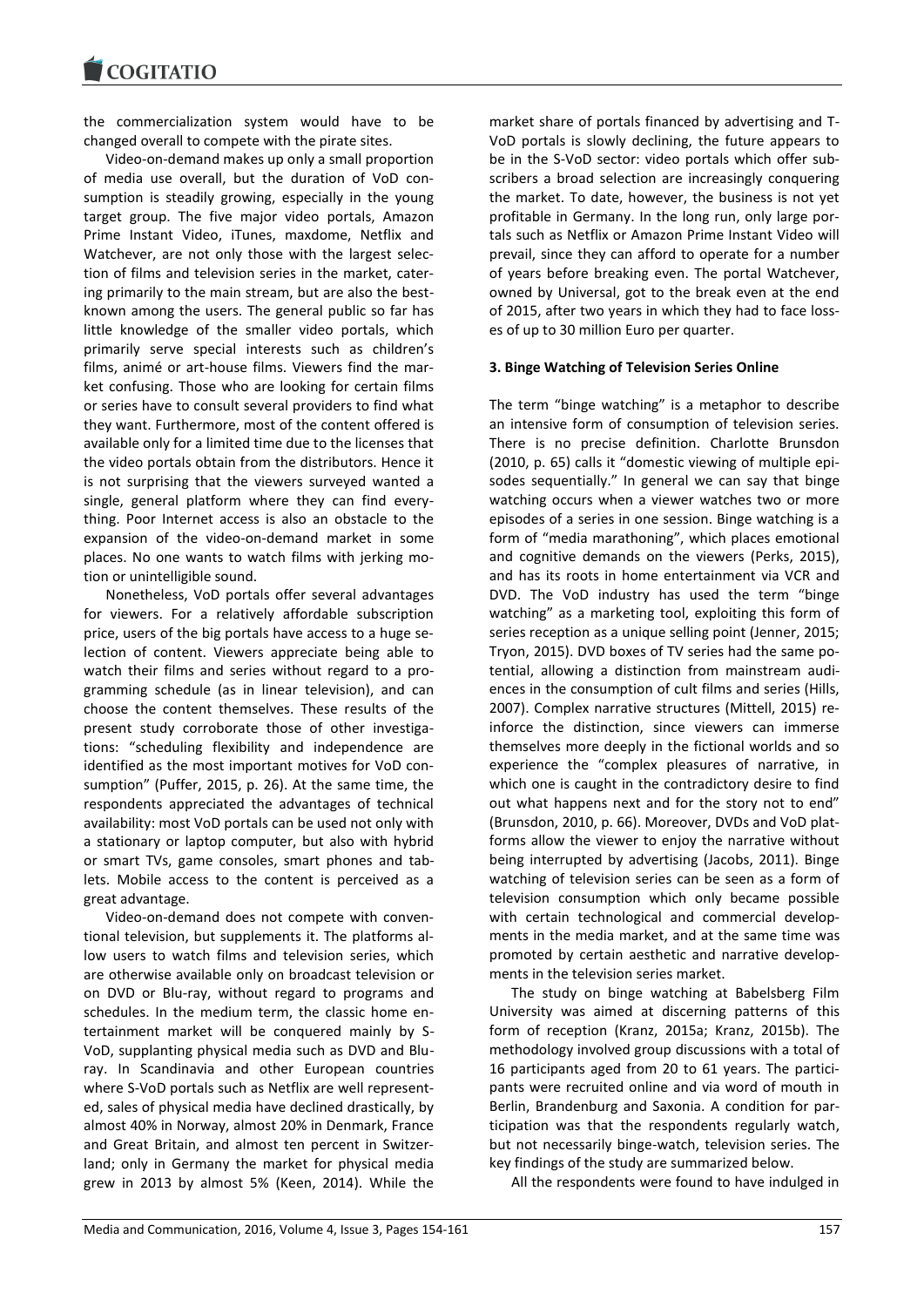

intensive consumption of series at least once. Some of the series viewers had watched whole seasons of series in the space of a few weeks or even days. The series watched in this way ranged from comedies such as *How I Met Your Mother* to dramas such as *Desperate Housewives*, *Game of Thrones* and *House of Cards*. The respondents confirmed that the complex narratives of the television series are conducive to binge watching: "That is, it really is the fascination of the story being told….What's being told and most of all how it's told" (28-year-old woman). Viewers continue watching a series because they become accustomed to it, and because they identify more strongly with the characters than with those of a film, a 33-year-old woman remarks. A 53-year-old woman adds, "And of course the series are so attractive, *Game of Thrones* for example just as much as *Arne Dahl*, or *Borgen*, because of the stories they tell." The development of the characters is an important part of the narrative: "Yes, the character development is shown in so much more detail. I mean, it's like a good film, but one that runs 12 hours, or even 40 hours. *The Sopranos* is a very good example of a good dramatic series in which the characters develop from the beginning over six seasons in which everything kind of fits together. That was in *Breaking Bad* too; I thought that was quite good too, the way it…yeah, actually there is only one way it can end. That…Walter sooner or later dies, of whatever cause, cancer or drugs. And still you want to know how it happens," said a 33-year-old man. The same respondent added that the complex narrative forms and the development of the heroes of the series make watching more intensive: "I mean, the whole feeling that you build up over such a long time, and so much suspense is sustained for you, that you are completely 'invested'. Emotionally, in the good and the bad things, so that if your favorite character dies, which was the case with *Game of Thrones* for example." Intensive watching of complex television series requires a high degree of emotional and cognitive participation on the part of the viewers. The public discussion of the new, complex television series, which are considered "quality TV", is one reason for intensive series consumption: "Because these new, good series, people talk about them a lot, and you have an exchange about them with people, that's another reason I feel like watching them. I want to watch *The Wire* too sometime because people always mention it. So I just want to see it. I'm actually interested in exploring this genre of the new quality series and kind of catching up" (32-year-old woman).

But the viewers try to integrate intensive series watching in their everyday lives. Most of them find the time to watch on weekends. During the week, other activities take priority. A 28-year-old woman reflects on the fact that her professional life leaves her less time to watch series: "Well, in any case I had a lot of time to see a great number of series, and films too. And that

happened, on a very large scale. That is, that I really consumed a great deal in a very short time, both on television and on the Internet…and now, as a working person so to speak, tied to getting up early, to a personal life in which I now live together with someone else, where I simply don't have the time for it any more…but sometimes I wish there were no other obligations and I could just watch episodes for four hours at a time. But unfortunately it's out of the question, both for personal and for professional reasons." Binge watching has to be adapted to the viewer's personal circumstances.

Viewers whose professional obligations do not allow intensive watching of series every evening find time primarily on weekends. Binge watching is organized as a kind of personal leisure-time event, sometimes as a social event in a group of friends, or with the viewer's partner, although viewers sometimes binge alone. A 61-year-old man finds he cannot watch together with his wife because theirs is a long-distance relationship. Consequently, when one of the couple discovers a new series, he or she watches it alone and then give the DVD to other: "For example, she watched *Boardwalk Empire* first and then gave it to me…then she bought the DVD and then I watch it during the week so to speak, or vice versa, because once I lent her *The Borgias* for example." When they get together on the weekend, they watch "four to five" episodes in a row. In most couples, the partners watch both alone and together. A 25-year-old woman watched *True Detective* together with her partner, but prefers to watch comedy series such as *Modern Family* alone: "When I watch alone, it's more a matter of boredom, and I have time on my hands. And when we watch together, it's before bedtime, and then we usually watch just one episode, sometimes two." A problem arises for series fans when one partner is not interested in series, or is interested in different series. Then they plan to watch certain series that are currently the subject of public discussion together. Two of the participating women named series such as *Breaking Bad* and *Game of Thrones* as a means of arranging joint watching with their partners. When interests diverge, it is difficult for the respondents to integrate series and binge watching in their relationship. A 28-year-old woman commented, "The question is what he wants to see. And he has *Breaking Bad*, and all right, then I bow to him so that we can watch a series at all. But he's not at all interested in these series like *Revenge* and *Under the Dome* and so on. So I have to watch that when he's doing something else. Then I have time, and then I also watch because I have the time: 'Oh my God, now I can watch five episodes in a row.' And then I watch it. So, partnership, and…we don't live together yet, but something like it, in any case it's another big change." A separation can also change the viewers' use of series. When a partner with whom the viewer used to watch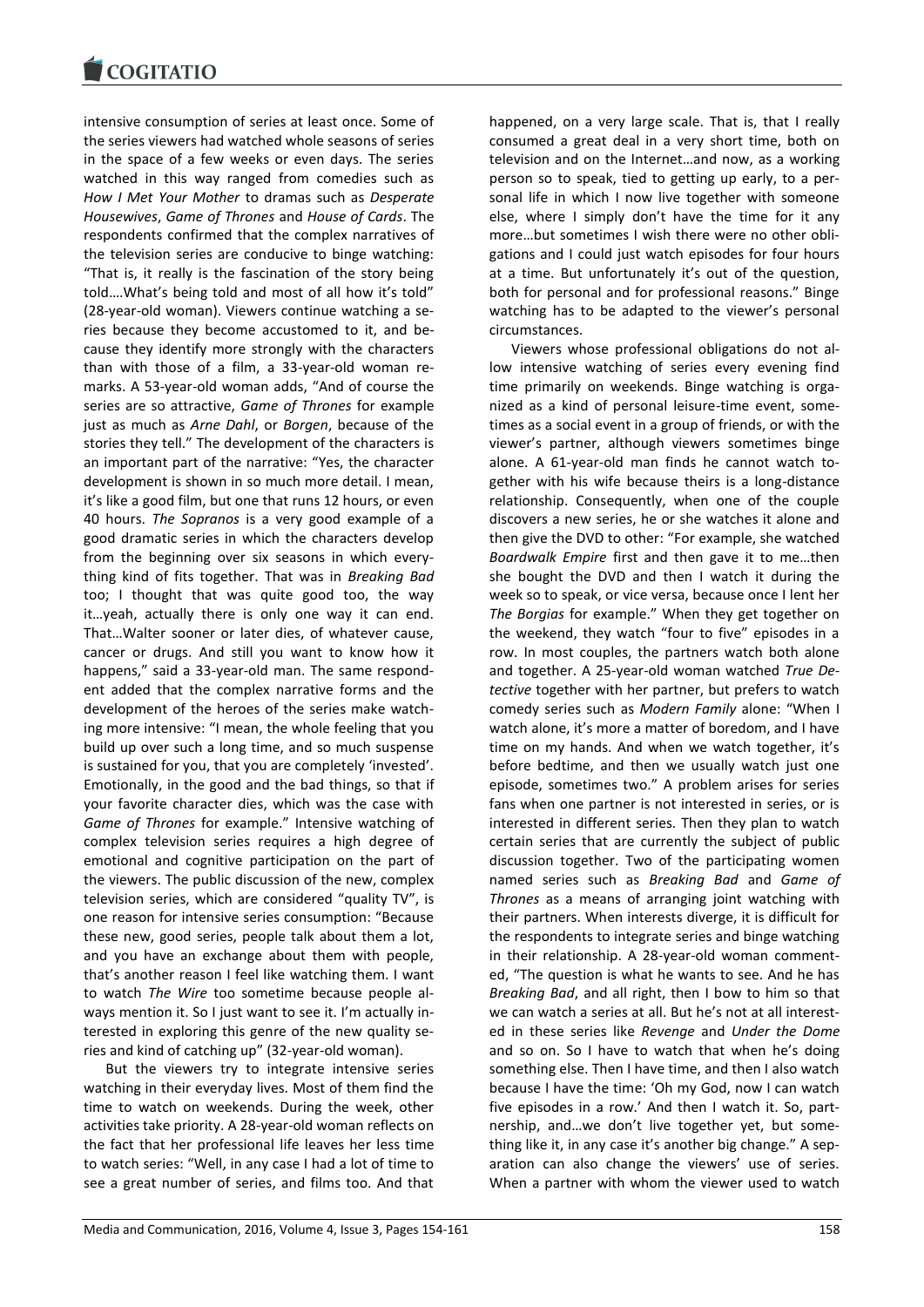series together moves out, there's something missing. A woman and a man, both 33 years old, found their series consumption changed after their separation. While she watches alone still more intensively, he now watches with friends. The examples indicate that series consumption is a social phenomenon. People who watch alone have a need to communicate with friends about the series they have seen. Couples integrate their series consumption in their everyday rituals. Friends plan to watch series as an evening event, mostly on weekends.

Binge watching of television series is a cultural practice that viewers integrate in their everyday lives and adapt to their personal circumstances. The social conditions of their lives limit their consumption of series as both work and partners and children demand a share of their time. When personal circumstances change, series consumption changes too. In addition to DVDs, the new VoD platforms make intensive consumption possible by freeing the content from the fixed programming structure of linear television networks. Complex television series also lend themselves to binge watching since they require more intensive and attentive reception.

# **4. Conclusion: Binge Watching, VoD and the Future of Television**

Digitalization has not only changed the marked for audio-visual media, leading to the increasing importance of video portals, but has also changed the audience's behavior. Although conventional television is still dominant, more and more viewers use mobile devices to watch films and television series asynchronously and autonomously. Their changed use habits go hand in hand with new offerings that invite intensive reception. Video-on-demand use and binge watching are examples that illustrate a trend from mass communications to massive personalization (Bolin, 2014). Video-ondemand platforms are the latest form of time-shifting technologies that began with the VCR. The large offer of the platforms allows consumers to individualize their consumption practice. They integrate the new practices in their everyday routines, and sometimes they celebrate the consumption of television series as social event. The freedom of the traditional program schedule of classical linear television is the most important motive for audiences to use VoD platforms. These platforms such as Netflix collect data on their users and use them to produce popular series such as *House of Cards*, and at the same time to present their users a personalized selection of content. The users in our study repeatedly criticized the platforms recommendation algorithms and they were really unsatisfied with the genre categories that the platform uses to classify their offer.

In the "on-demand culture" (Tryon, 2013), users

can consume all kinds of audiovisual content at any time, not only at home, but wherever they go with their mobile devices. Such individualized use is no longer oriented after the conventional, linear programming structures of broadcast television, and leads to a fragmentation of the audience, is connected with the fragmentation of content offerings into increasing numbers of television channels and growing numbers of video portals, such as YouTube, and VoD platforms, such as Netflix and Amazon Prime. Furthermore, more and more conventional television broadcasters and cable networks are going online, offering their content over the Internet, as for example, HBO is doing with HBO NOW. Other platforms are now looking for the "flow" associated with linear television (Williams, 1974) to hold viewers. Two current trends can be observed: First, VoD platforms put whole seasons of newly produced television series online, encouraging consumers to binge-watch them and so access the platform longer. Second, more and more television series are becoming centers of transmedia extension (Evans, 2011) to encourage consumer loyalty to the series as a single brand on all available platforms. The first trend is a change in production practice, since all episodes of a season have to be finished at once; it is no longer possible to produce the later episodes when the first are already being distributed, as was customary in broadcast television. The aesthetics of the serial narrative are also changing, since the option of watching episodes in rapid succession undermines the effect of cliffhangers and recaps. Yet VoD platforms are a form of television, since all platforms focus their marketing campaigns on the production of new drama and comedy series—the classic forms of television shows, and since most of their customers are looking for television series like the participants in our study. Even if consumers watch films at the platforms they do not evaluate it as a substitute for cinema. For the participants in our study cinema still offer many advantages, including the big screen, fantastic quality of sound and picture, and the latest content. VoD platforms as home entertainment and small screen practice do not compete with the big screen experience of the movie theaters. The cultural practice of cinema going is not substituted by home entertainment. Home technologies such as VCR, DVD, and VoD platforms and their use complement the older practice of cinema going.

The fascination of television stems from the viewer's active participation in the production of meaning; that is what makes the symbolic material of television possible. Yet television continues to develop; it has always been and still is a medium in transition (Spigel, 2004). It is constantly changing. In the digital era, television is able to distribute its content by more paths than before, and can reach the audience in different and better ways. The participants in our study use television content mainly on TV screens and laptops, sel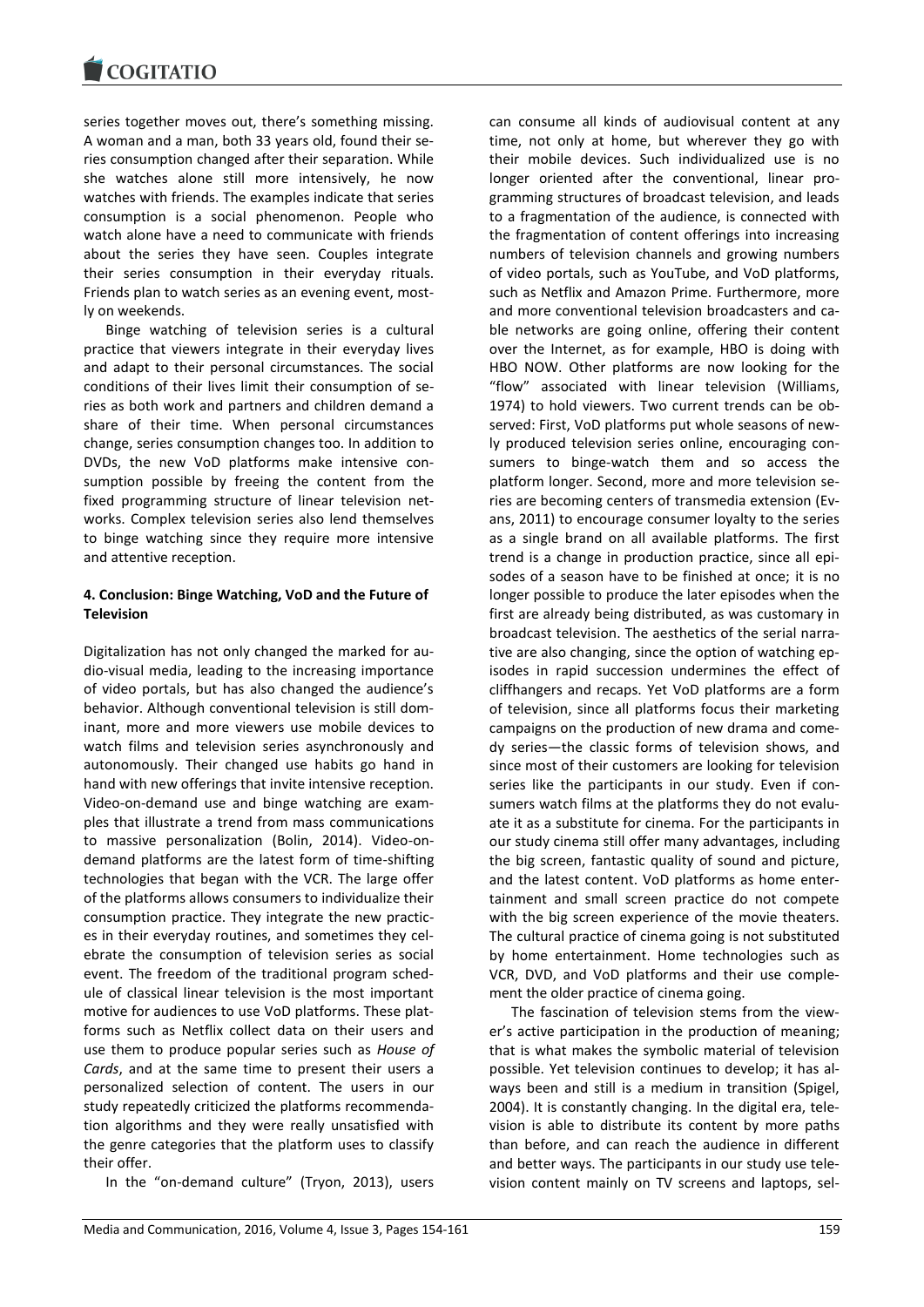dom on tablets. Meanwhile the genres and formats have not changed very much. The new digital distribution paths are accompanied by a boom in television series and by new forms of marketing of show formats in connection with social media activities. As the results of our study on binge watching have shown, the narrative complexity and the ambiguous characters of Quality TV series drag audiences into the immersive experience of binge watching. Intensive watching of complex television series requires a high degree of emotional and cognitive participation on the part of the audiences. In this respect the results of our study coincide with the study of Perks (2015) in which the author described the affective and cognitive involvement of viewers during media marathoning.

The greatest challenge to the users will be to find their way around in the huge selection of available channels and platforms. For in the digital era, "First, media content and services are proliferating at such a rapid rate that the volume of material is essentially unlimited. Second, media, both old and new, are increasingly available on demand via fully integrated digital networks that allow users to move easily from one thing to the next. Third, the total supply of human attention available to consume those offerings has an upper bound. The widening gap between limitless media and limited attention makes it a challenge for anything to attract an audience" (Webster, 2014, p. 4). As our study shows audiences of VoD platforms are very critically not only about search functions and recommendation algorithms but also about poor data transfer and confusion of the seemingly indefinite offer of the platforms. The participants highlighted the music streaming service Spotify as a model for an excellent online offer. Spotify serves as horizon of expectations for VoD platforms. Users want a convenient service that is easy to handle and has satisfying recommendation algorithms. Consumers need navigational aids to find their shows and to discover new ones. To generate attention among consumers, the operators of platforms and producers of content must increasingly invest in program advertising and marketing, and use channels such as social networks to position themselves in the "marketplace of attention" (Webster, 2014).

The viewers will integrate the brave new television world in their everyday lives just as they did the old. Gauntlett and Hill (1999) have shown how users integrate new technologies into their everyday life. In the chapter "Video and Technology in the Home" they summarize: "More common and domestic concerns about new technologies and services were based around three key concerns—cost, aesthetics and available time…" (Gauntlett & Hill, 1999, p. 171). This is still true for the respondents in our study. Whereas cost and aesthetic were important concerns about VoD platforms, aesthetic and available time were important concerns about binge watching. As the circumstances

of their lives permit, they will develop individual patterns of media use, adapting the use of television content on the various platforms to their equally various life situations. The option of mobile use increases the time spent with television content. Television will not disappear: it will only become available on all existing screens—and so become more present and more important. Nevertheless, it will remain what it always was: a technology and a cultural form (Williams, 1974). The technology has changed, and the cultural practices of consumption have become more diverse, but the consumers are still trying to integrate the use of television series and television shows in their everyday lives and adapt it to their circumstances.

# **Acknowledgments**

The empirical work would not have been possible without the support of Filmuniversität Babelsberg. The author would like to thank the research group on VOD Sophia Beck, Svenja Böttger, Rahel Fuchs, Kristin Hoffmann, Carolin Höding, Eva K. Klöcker, Antonia Sophie Nooke, Signe S. Jørgensen, Susan Thoma, and Juliane Kranz for the binge watching interviews.

#### **Conflict of Interests**

The author declares no conflict of interests.

#### **References**

- Bolin, G. (2014). The death of the mass audience reconsidered. From mass communication to mass personalisation. In S. Eichner & E. Prommer (Eds.), *Fernsehen: Europäische Perspektiven* (pp. 159-172). Konstanz: UVK.
- Bruhn Jensen, K. (2010). *Media Convergence. The three degrees of network, mass, and interpersonal communication*. London & New York: Routledge.
- Brunsdon, C. (2010). Bingeing on box-sets: The national and the digital in television crime drama. In J. Gripsrud (Ed.), *Relocating television. Television in the digital context* (pp. 63-75). London & New York: Routledge.
- D'Arma, A. (2010). Italian television in the multichannel age. Change and continuity in industry structure, programming and consumption. *Convergence*, *16* (2), 201-215.
- Dwyer, T. (2010). *Media convergence*. Maidenhead & New York: Open University Press.
- Evans, E. (2011). *Transmedia television. Audiences, new media and daily life*. New York & London: Routledge.
- Fagerjord, A., & Storsul, T. (2007). Questioning convergence. In T. Storsul & D. Stuedahl (Eds.), *Ambivalence towards convergence. Digitalization and media change* (pp. 19-31). Göteborg: Nordicom.

Gauntlett, D., & Hill, A. (1999). *TV living. Television, cul-*